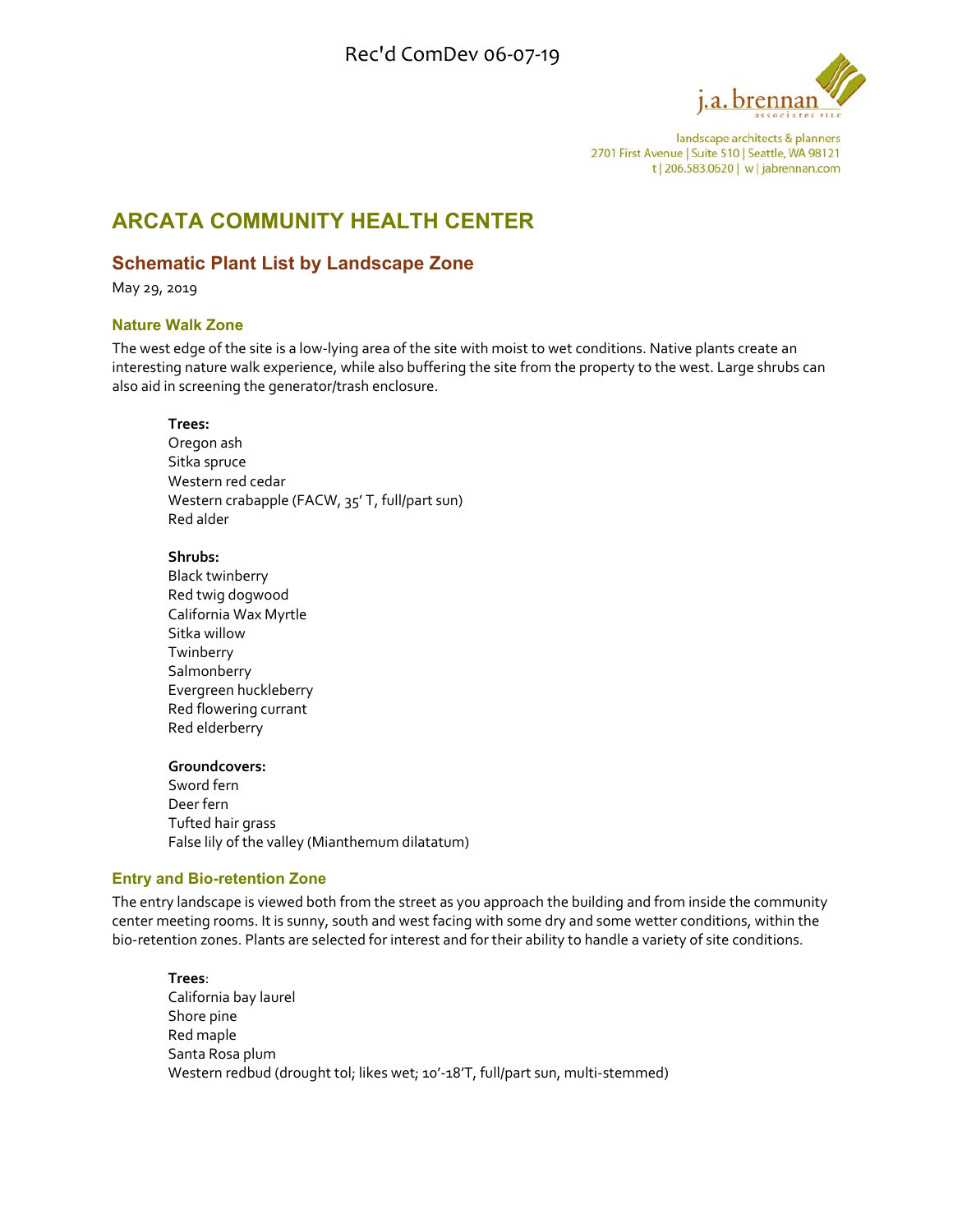**Shrubs:** Evergreen huckleberry Blue current Snowberry Point Reyes creeper

### **Entry Plaza Zone**

The entry to the community health center is south facing with considerable paved surfaces that result in a hot and dry microclimate. Plants are selected for seasonal interest in this pedestrian‐oriented space for gathering and resting. A focal point planting brings shade and nature into the plaza space.

### **Central Plaza Tree:**

Tanbark oak (moist to dry, 30'Wx30'‐50'T, full sun, drought tol)

**Urban Bio‐retention Planters in plaza** planted with Lupine, Western blue flag iris, Giant horsetail, Slough sedge, Small‐fruited bulrush

**Trees:** Yoshino flowering cherry Japanese maple

**Low shrubs/Groundcovers:** Sunrose Purple cone flower California allium Sedums

### **Retention Planters**

The retention planters are architectural as they are built up against the building and raised planters within the entry plaza. Plants are selected for their tolerance of wet and dry conditions, filtration capability and for their simple, contemporary architectural character.

Scouring rush Slough sedge Pacific coast iris Western blue flag iris

### **Low Maintenance Zone**

The north side of the building has shady, relatively moist conditions. Plants are selected for low maintenance and for softening views of the building from the neighborhood.

### **Trees:**

Incense cedar Cascara (native to CA, dry/wet, 20'‐30', understory) Western redbud (drought tol; likes wet; 10'‐18'T, full/part sun)

#### **Shrubs:**

Tall Oregon grape Evergreen Huckleberry **Thimbleberry** Silk Tassel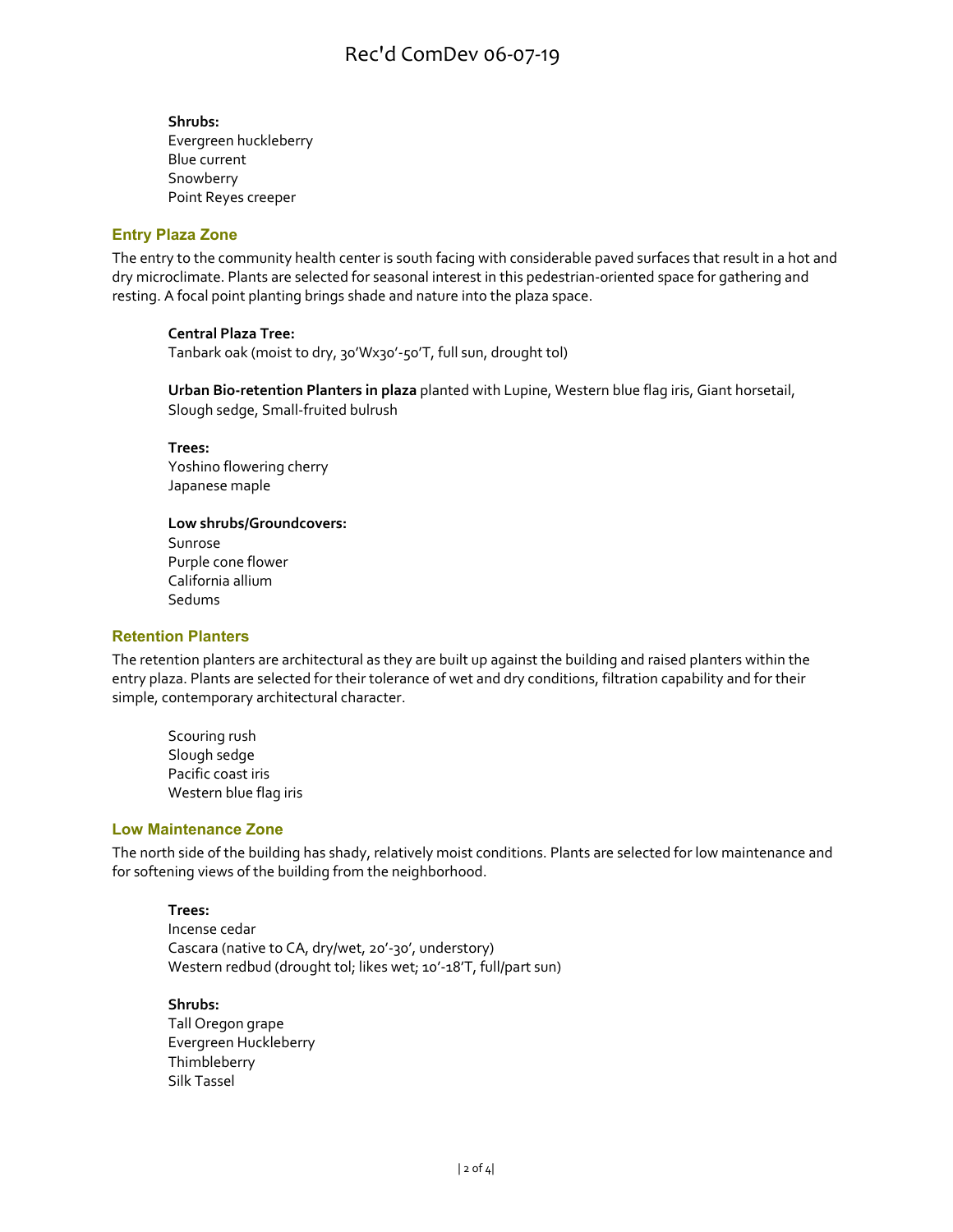## Rec'd ComDev 06-07-19

## **Groundcovers:**

Ferns Western bleeding heart Wild ginger Kinnikinnick Salal

**Trellis vine:** Climbing hydrangea

## **Parking Lot & Bio-retention Zone**

The parking lot landscape areas are narrow planting strips that soften views into the parking lot from the adjacent neighborhood and perimeter streets. Plants relate to the natural wetland landscape to the south, while also exhibiting drought tolerance. Code requires a minimum of 13 trees (20' tall or greater) and views must be maintained between 3 feet and 10 feet vertical. Bio-retention cells are integrated into the planting islands.

### **Parking Lot:**

**Corner accent tree:** Grand fir

### **Trees:**

Red Alder Red maple Yoshino Flowering Cherry Western crabapple (FACW, 35' T, full/part sun)

### **Shrubs:**

Orchid rockrose Longleaf mahonia Snowberry California wild rose (drought tol, prefers moist, 10'Wx 10' T)

### **Bio-retention:**

**Low areas:** Pacific coast iris Slough sedge Soft rush Spike rush Lady fern

### **Edge areas:**

Snowberry Dwarf red twig dogwood Arctic spiraea Cranesbill, wild geranium (native, dry, open shade, perennial, 2' T) Creeping lily turf (Liriope spicata) Yerba buena/tea vine Alaskan iris (iris setosa) Common camas